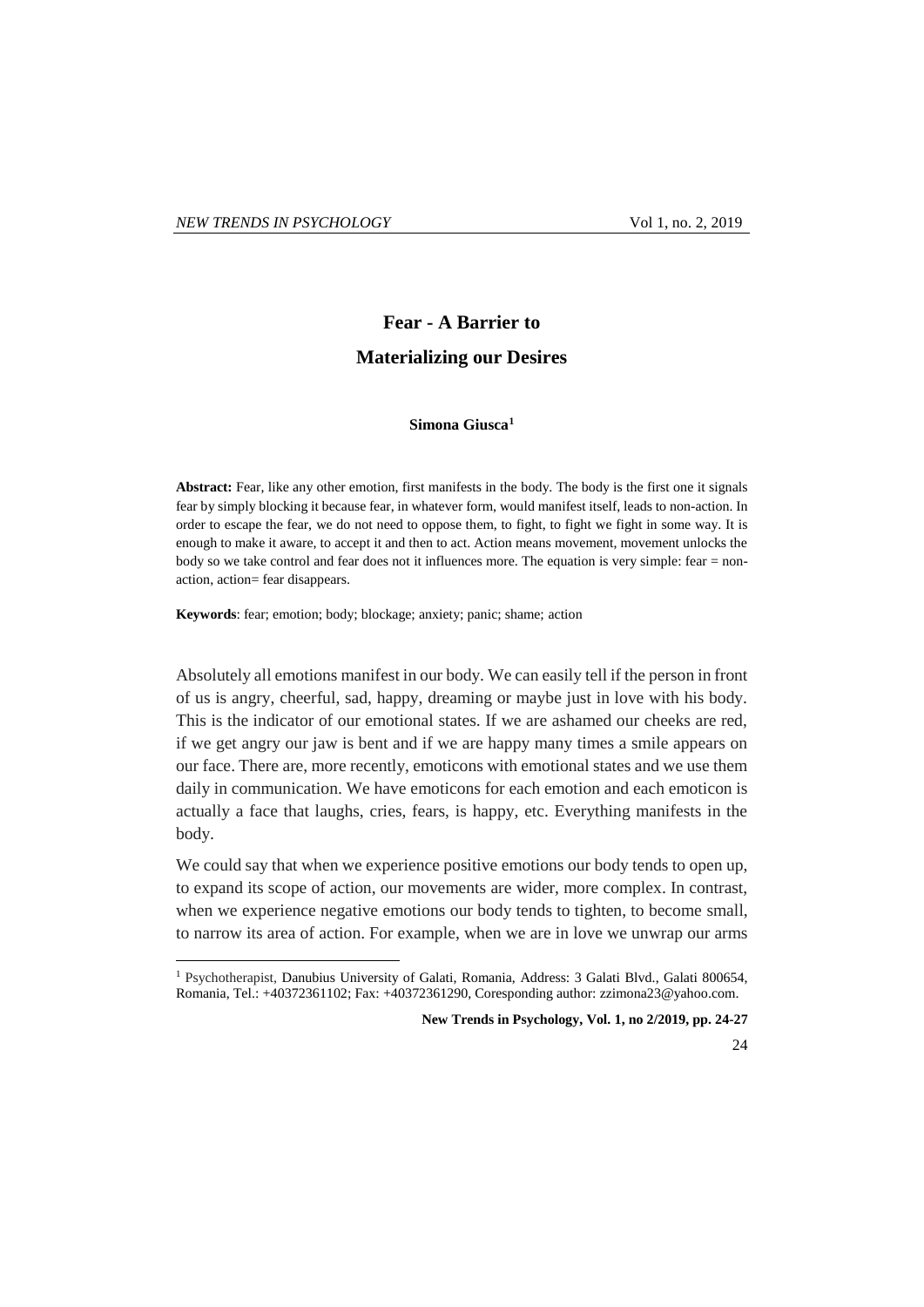to receive the hug of our loved one, we want to dance, to walk, to let our hair flutter on our backs, we move more than usual. On the other hand, when we are sad, we have a tendency to tighten, to sit squat, to bow our heads, to put our hands in a hug around us. In other words, positive emotions relax our muscles and negative emotions contract our muscles.

Fear is a negative emotion; I think there is no doubt.

When fear manifests itself in our body, regardless of its intensity - whether it's an anxiety or a state of panic, the muscles - the muscles contract and the body tightens.

The effect is that we no longer move as if we were freezing. Hence the expression "froze fear". If this emotion - fear (in whatever form it is) - settles for a longer period in our body and mind, our capacity for action will be significantly restricted. This is why anxious people do so little action and brave ones are constantly moving. We could say that it does not act because it avoids the danger but it is just a nice way to lie, the danger is often non-existent and in this case what do we avoid? Joseph LeDoux uses in his book "Anxious. How the brain helps us to understand and treat fear and anxiety "the concept of" habitual avoidance "to describe how fear prevents us from acting". The anxious person also develops false beliefs, that the avoidance actions would have prevented the negative results and they provide negative support for the fear and the pathological anxiety it is no longer goal-oriented and has become a usual stimulus-automatic response.

When it comes to our desires, however strange or daring they may be, the first step in their realization is action. I want a new house - I act: I go to the bank to be interested in the most advantageous loans, I go to the real estate agent to see offers on the market. I look for the most advantageous locations for me. I want a career - I act: I choose a field of activity, merge training courses, draw up a curriculum vitae and so on. All the time I need to act when I have an intention and I want that intensity to become a reality. But what if I'm afraid? Fear blocks me, my muscles contract, my body becomes rigid, my field of action narrows. It's like I'm stuck in a body that doesn't react to my commands anymore. I want, I want a career, a house, a new car, but I do nothing to make my wish come true. I do not act because I am afraid: maybe I am afraid that I cannot get my money, or that I am not good enough, or that my time is not enough. Reasons to feed the fears can be found a lot.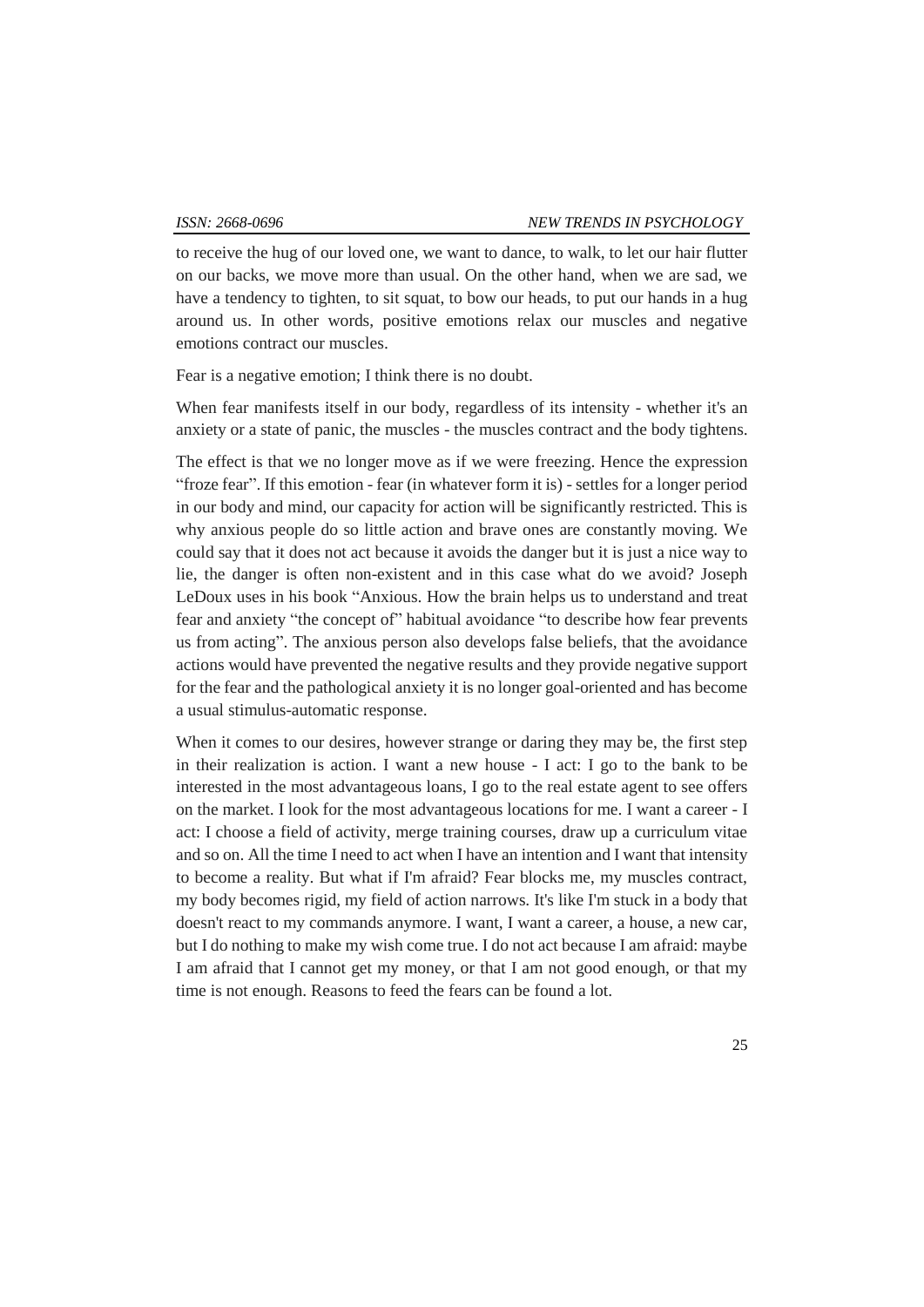How do I get rid of fear? Well, there is no need to get rid of fear. It is important to make it aware. It is enough to realize that I do not buy a new house because I am afraid that I will not be able to pay my rates to the bank. By becoming aware of my fear and knowing that it is precisely she who blocks me, I begin to act. I will look for the best bank offer, the best real estate agent, the best location. In this way I will find that I can find an advantageous banking offer that will help me to support my credit, I will find a real estate agency that will offer me a house at a good price in a location that I had not even thought about and here is how my fear is just beginning to disappear. What have I done? I acted.

Fears are generally born from previous experiences. We know that only two fears are born (fear of falling into the void and fear of loud noises) and the rest are learned. We can only learn by experimenting, therefore most fears come from previous experiences. "The brain can be effectively blocked because of the desire to feel pain or fear again. We can be afraid of people's actions. In relationships, deep, buried feelings, felt in previous rejections, can reveal in us the fear of being left by the partner, of being left alone so we can use protective behaviors that can be full of contradictions." M. Yousry, p. 20 But what are the chances that an unpleasant experience will be repeated endlessly in our lives?

Each of us has different ways of living our fear. There are people who have an anxious, fearful structure, who live in a permanent state of doubt and people who frighten them a little from time to time, but rarely so that we call them "brave". Their secret is not courage but rather action. By acting, their fear simply disappears.

Fear and anxious states are also determined by our way of relating to some situations, some people or events in our life. In the book "How to control your anxiety. Get the best of your worries, stress and fears. "B. Moore describes a situation where two mothers come home from work and both receive the same message on the phone from their children's teacher:" Please call me when you can. I would like to discuss your son. Although the message is the same, the reaction of the mothers is different: one thinks that her son is making progress and the teacher wants to inform her about these progresses, the other is convinced that the teacher wants to discuss some "trick" her son has made. they at school. And in this situation it is the action that solves the problem: by calling a teacher, the mother can find out what is happening to her son and will know what to do next.

26